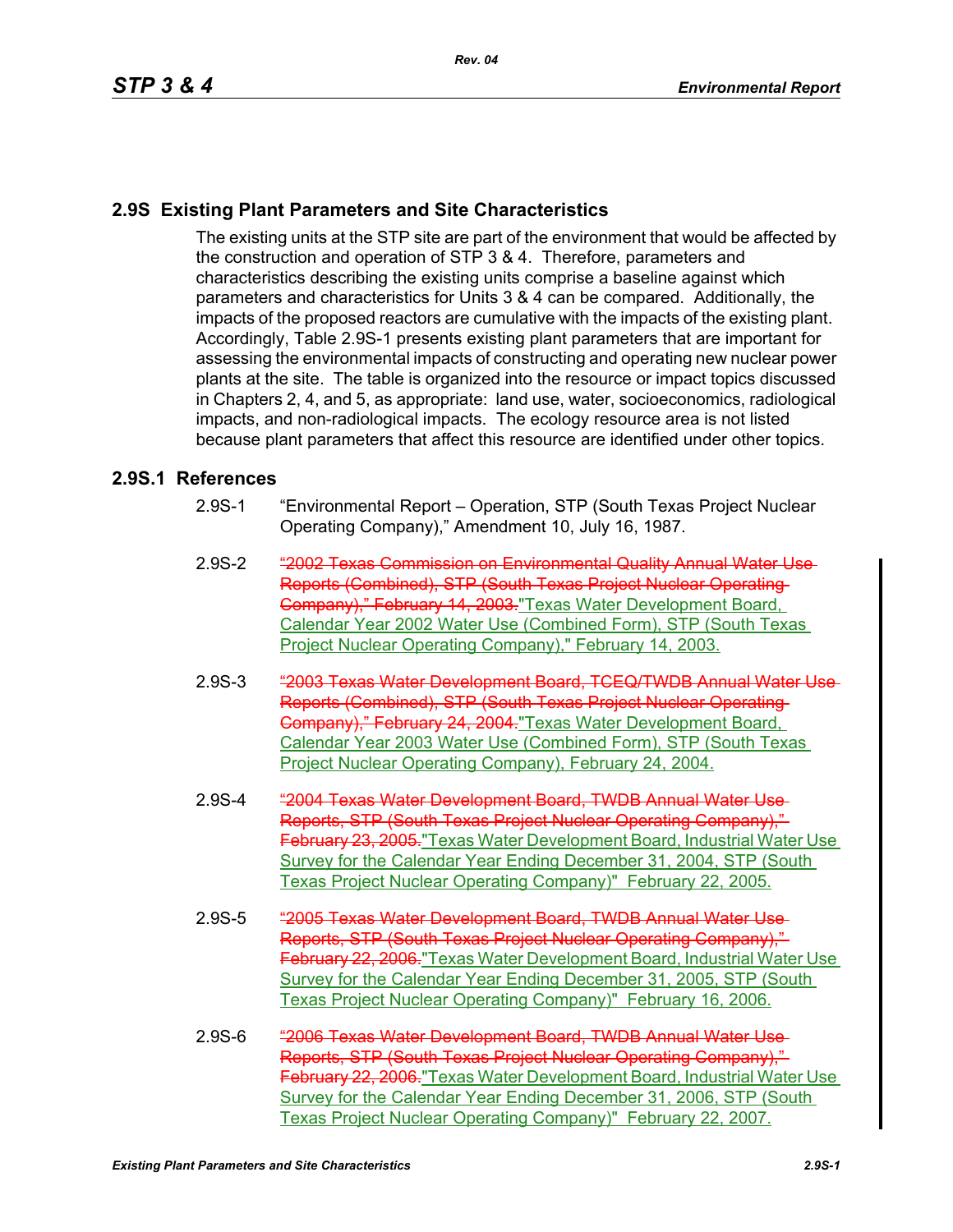- 2.9S-7 "Final Exercise Report," FEMA (Federal Emergency Management Agency), November 5, 2004.
- 2.9S-8 "2002 Radioactive Effluent Release Report, STP (South Texas Project Nuclear Operating Company)," February 27, 2003.
- 2.9S-9 "2003 Radioactive Effluent Release Report, STP (South Texas Project Nuclear Operating Company)," April 29, 2004.
- 2.9S-10 "2004 Radioactive Effluent Release Report, STP (South Texas Project Nuclear Operating Company)," April 28, 2005.
- 2.9S-11 "2005 Radioactive Effluent Release Report, STP (South Texas Project Nuclear Operating Company)," April 27, 2006.
- 2.9S-12 "2006 Radioactive Effluent Release Report, STP (South Texas Project Nuclear Operating Company)," April 30, 2007.
- 2.9S-13 "Radiation Exposure Information and Reporting System (REIRS) for Radiation Workers," NRC (Nuclear Regulatory Commission) http://www.reirs.com/, accessed April 18, 2007.
- 2.9S-14 "Emissions Inventory Data (NOC-TX-06012964), STP (South Texas Nuclear Operating Company) 2006," March 29, 2007.
- 2.9S-15 "Texas Water Development Board, Calendar Year 2001 Water Use (Combined Form), STP (South Texas Project Nuclear Operating Company)," February 20, 2002.
- 2.9S-16 "Texas Commission on Environmental Quality, TCEQ Annual Water Use Reports – 2004, South Texas Project Electric Generating Station," February 23, 2005.
- 2.9S-17 "Texas Commission on Environmental Quality, TCEQ Annual Water Use Reports – 2005, South Texas Project Electric Generating Station," February 22, 2006.
- 2.9S-18 "Texas Commission on Environmental Quality, TCEQ/TWDB Annual Water Use Reports – 2006, South Texas Project Electric Generating Station," February 22, 2007.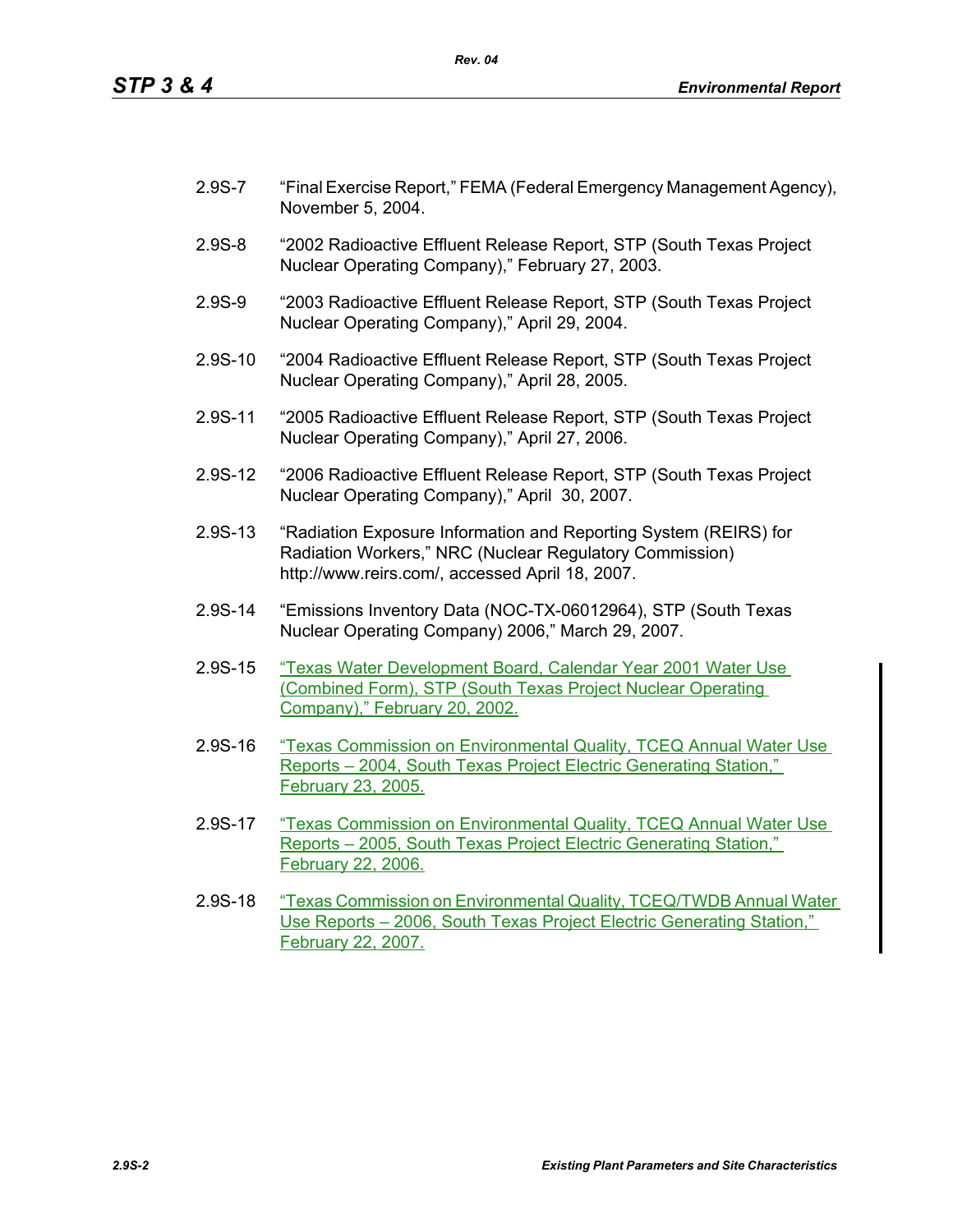| <b>Parameter</b>                                                | <b>Quantity and Units</b>                                                                                                                                                                           | <b>Explanation/Source</b>                   |
|-----------------------------------------------------------------|-----------------------------------------------------------------------------------------------------------------------------------------------------------------------------------------------------|---------------------------------------------|
| <b>Land Use</b>                                                 |                                                                                                                                                                                                     |                                             |
| Developed acreage                                               | 12,220 acres total site; Plant facilities<br>occupy approximately 65 acres; main<br>cooling reservoir occupies 7,000<br>acres, and approximately 1,700 acres<br>remain as a lowland natural habitat | Source: Reference 2.9S-1                    |
| <b>Exclusion Area</b><br>Boundary                               | Oval 1,430 meters from the centerline<br>of each reactor containment building                                                                                                                       | Source: Reference 2.9S-1                    |
| Low Population Zone<br>Boundary                                 | 3 miles radius from Exclusion Area<br><b>Boundary Centroid</b>                                                                                                                                      | Source: Reference 2.9S-1                    |
| <b>Water</b>                                                    |                                                                                                                                                                                                     |                                             |
| River water<br>consumptive use                                  | 37,100 acre-ft/year (3-year average<br>[calendar years 2004-2006] listed due<br>to recent-increases in Units power up-<br>rates)                                                                    | Source: Reference 2.9-2S-16 to 2.9S-<br>618 |
| Groundwater<br>withdrawal                                       | 1,300 acre-ft/year (56-year<br>approximate average [calendar years<br>2001-2006])                                                                                                                   | Source: Reference 2.9S-2 to 2.9S-6          |
| <b>Socioeconomics</b>                                           |                                                                                                                                                                                                     |                                             |
| Permanent plant<br>workforce<br>(Approximate 5-year<br>average) | Average = $1300$                                                                                                                                                                                    | Source: Estimate                            |
| Outage workforce<br>(Approximate 5-year<br>average)             | Average = $400$                                                                                                                                                                                     | Source: Estimate                            |
| Population within 10<br>miles                                   | 2875 people (decrease from 1990<br>census)                                                                                                                                                          | Source: Reference 2.9S-7                    |
| Population within 50<br>miles                                   | 257,252                                                                                                                                                                                             | Source: Reference 2.9S-7                    |
| <b>Radiological Impacts</b>                                     |                                                                                                                                                                                                     |                                             |
| Airborne emissions<br>(curies/yr)                               | Fission/Activation<br>Products - 234.5 (5-year average)<br>Radioiodines - 0.00032 (5-year<br>average)<br>Particulates - 0.00183 (5-year<br>average)<br>Tritium - 144.8 (5-year average)             | Source:: Reference 2.9S-8 to 2.9S-12        |

### **Table 2.9S-1 Plant Parameters and Site Characteristics for STP 1 & 2**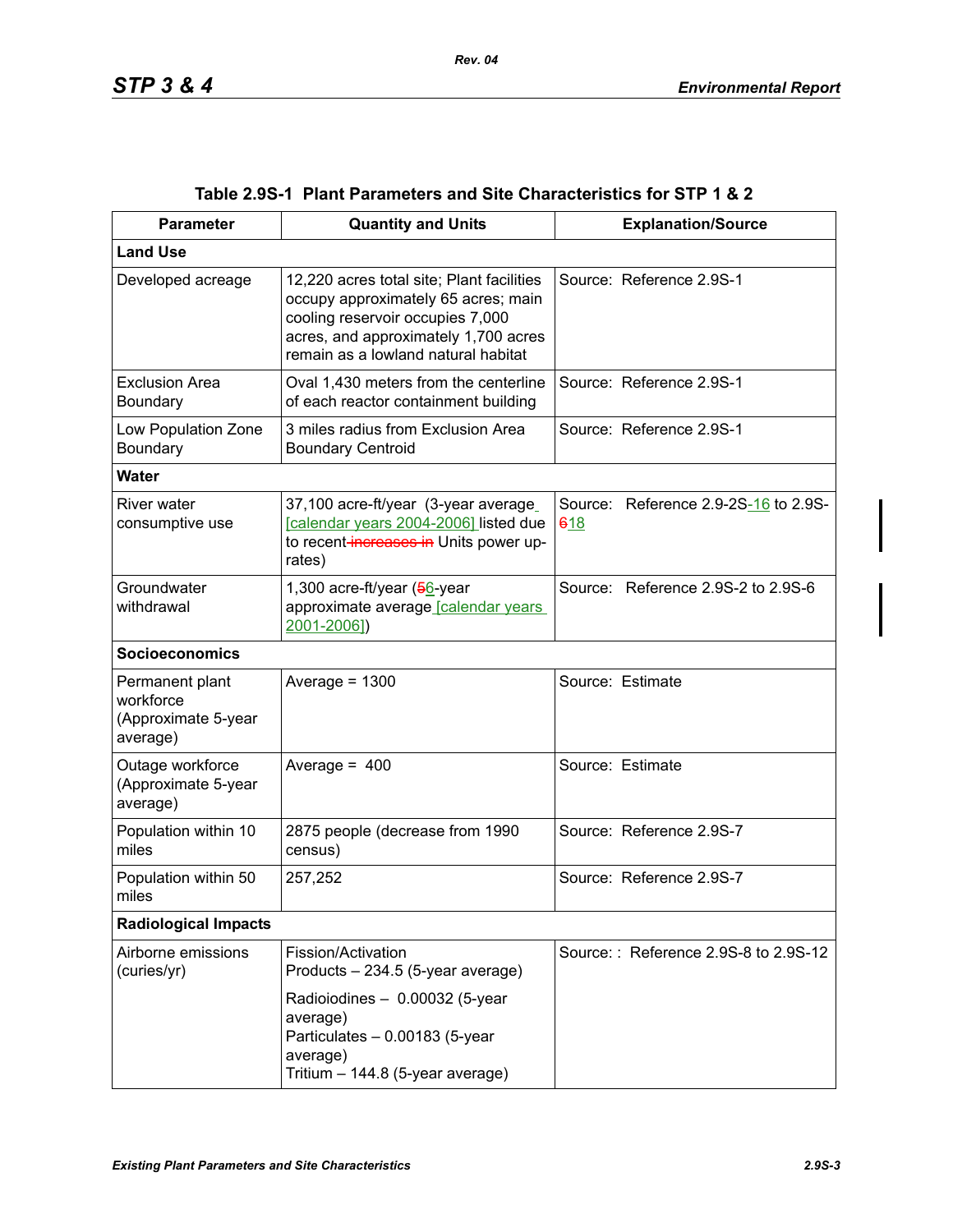| <b>Parameter</b>                          | <b>Quantity and Units</b>                                                                                                                                                              | <b>Explanation/Source</b>            |  |  |
|-------------------------------------------|----------------------------------------------------------------------------------------------------------------------------------------------------------------------------------------|--------------------------------------|--|--|
| Liquid discharges<br>(curies/yr)          | Fission/Activation<br>Products - 0.091 (5-year average)<br>Tritium - 2035 (5-year average)<br>Dissolved/Entrained<br>Gases - 1.82 (5-year average)<br>Gross Alpha - 0 (5-year average) | Source:: Reference 2.9S-8 to 2.9S-12 |  |  |
| Liquid pathway<br>collective dose (mrem)  | Unit $1 - 1.31$ (5-year average)<br>Unit $2 - 1.28$ (5-year average)                                                                                                                   | Source:: Reference 2.9S-8 to 2.9S-12 |  |  |
| Solid radiological<br>waste volume        | 527 m3/yr (5-year average)                                                                                                                                                             | Source:: Reference 2.9S-8 to 2.9S-12 |  |  |
| Solid radiological<br>waste radioactivity | 464.8 curies/yr (5-year average)                                                                                                                                                       | Source:: Reference 2.9S-8 to 2.9S-12 |  |  |
| Worker collective dose                    | YearDose                                                                                                                                                                               | Source: Reference 2.9S-13            |  |  |
|                                           | $2002 - 329.1$ rem                                                                                                                                                                     |                                      |  |  |
|                                           | $2003 - 143.5$ rem                                                                                                                                                                     |                                      |  |  |
|                                           | 2004 - 119.8 rem                                                                                                                                                                       |                                      |  |  |
|                                           | $2005 - 247.7$ rem                                                                                                                                                                     |                                      |  |  |
|                                           | 2006 - 150.3 rem                                                                                                                                                                       |                                      |  |  |
|                                           | Average 198 rem/year                                                                                                                                                                   |                                      |  |  |
| <b>Nonradiological Impacts</b>            |                                                                                                                                                                                        |                                      |  |  |
| Air emissions                             | Tons per year of criteria pollutants<br>(2006)<br>$NOx = 43$ tons/year<br>$SO2 = 0.75$ tons/year<br>$PM10 = 0.96$ tons/year<br>$PM2.5 = 0.96$ tons/year<br>$CO = 11.5$ tons/year       | Source: Reference 2.9S-14            |  |  |
| <b>Noise</b>                              | Not Measured                                                                                                                                                                           | Not applicable                       |  |  |
| <b>Building height</b>                    | Containment dome: 203 feet above<br>grade<br>Primary Met tower: 197 feet above<br>grade                                                                                                | Source: Reference 2.9S-1             |  |  |

### **Table 2.9S-1 Plant Parameters and Site Characteristics for STP 1 & 2 (Continued)**